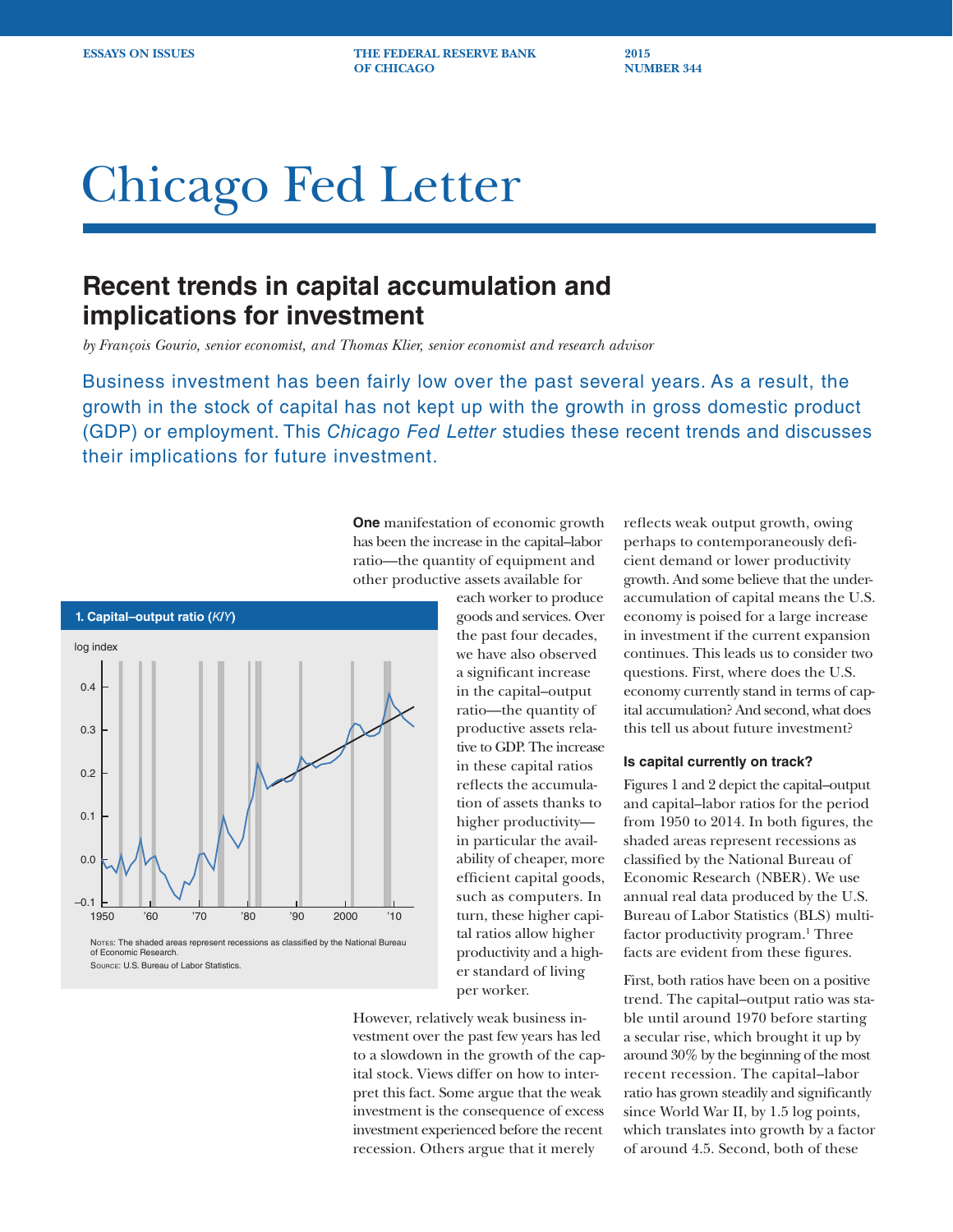

## **3. Deviations (in log points) from linear trend as of 2014**

| Sample used for trend:    |          |          |          |          |                   |      |  |  |  |
|---------------------------|----------|----------|----------|----------|-------------------|------|--|--|--|
| Start date                | 1995     | 1995     | 1985     | 1985     | 1979              | 1979 |  |  |  |
| End date                  | 2007     | 2014     | 2007     | 2014     | 2007              | 2014 |  |  |  |
| Deviations from trend of: |          |          |          |          |                   |      |  |  |  |
| Capital-output<br>ratio   | $-0.058$ | $-0.046$ | $-0.042$ | $-0.045$ | $-0.063 - 0.055$  |      |  |  |  |
| Capital-labor<br>ratio    | -0.200   | $-0.096$ | $-0.100$ | $-0.084$ | $-0.078$ $-0.077$ |      |  |  |  |

Source: Authors' calculations based on data from the U.S. Bureau of Labor Statistics.

# **4. Source of the deviation from trend**

| All entries in percent                | K/Y    | K/L    |
|---------------------------------------|--------|--------|
| Deviation from trend in 2007          | $-1.3$ | $-0.2$ |
| + Numerator $(K)$ growth 2007-14      | 10.8   | 10.8   |
| - Denominator (Y or L) growth 2007-14 | 9.2    | 2.3    |
| - Required trend growth 2007-14       | 4.5    | 19.4   |
| $=$ Deviation from trend in 2014      | -42    | $-9.5$ |

Source: Authors' calculations based on data from the U.S. Bureau of Labor Statistics.

ratios exhibit a pronounced cyclical pattern: They increase during recessions and subsequently fall during recoveries. The ratios then flatten out before starting to grow again. This pattern simply reflects the fact that the stock of capital (the numerator in both ratios) changes more slowly than either production or employment. Third, the recent Great Recession is no outlier—it has followed the historical pattern but has been more pronounced owing to the historically large fluctuation experienced at the time.

In terms of current conditions, both the capital–output and the capital–labor ratios are shown to currently lie below their respective trend lines. To measure the extent of this gap, we estimate a linear trend for both the log capital– output and log capital–labor ratio. Figure 3 presents the estimated deviation from trend for both measures as of 2014. Because trend lines can be sensitive to the specific window of time used to estimate the trend, we construct a variety of estimates, corresponding to different starting and ending dates (figures 1 and 2 show the trend from 1985 to 2014). Regardless of which dates we use, figure 3 shows that the capital–output ratio is currently 4% to 6% below its trend, while the capital–labor ratio is 7% to 10% below its trend (excluding

the most extreme estimate of 20%). Overall, this exercise shows that relative to output or labor, capital formation in the United States is currently growing well below trend.

#### **Where does this imbalance come from?**

Before turning to our second question it is perhaps worthwhile to ask how the U.S. economy has fallen so far below trend. Figure 4 provides a simple decomposition of the deviation from trend for both ratios. It starts in 2007, the most recent year in which the capital– output and capital–labor ratios were not far from trend. As a matter of accounting, the current deviation from trend (at the end of 2014) is the sum of the starting deviation in 2007 and capital growth accumulated since 2007, less the growth in output (or labor) since 2007 and the required growth to keep up with the trend line.<sup>2</sup> Overall, we see that capital growth since 2007 has been too weak, even relative to the disappointing growth in output or labor, to sustain the trend.<sup>3</sup>

Of course, such an accounting exercise does not imply causality. Capital growth may well have been slow, in part, because output growth was slow. That is, there need not have been a specific factor that impeded investment.<sup>4</sup>

#### **Looking ahead**

We can now turn to our second question: What does the current situation tell us about future business investment? If capital–output (or capital–labor) is to return to its trend line, the current deviation from trend must be corrected. This can happen either through an increase in the numerator—an increase in capital, i.e., a significant increase in investment—or through a decrease in the denominator—i.e., a contraction in output or labor. Figure 5 presents some simple linear regressions to shed light on this question. In this exercise the dependent variable is the growth rate of capital; the right-hand side variables are the lagged growth rate of capital, a constant and a linear trend, the lagged capital–output ratio (or capital–labor ratio) and lagged output growth (or labor growth).5 We first present (in the first two columns) the results of this model for the aggregate capital stock. However, because the three major subcomponents of investment spending (spending on equipment, structures, and intellectual property) have exhibited very different trends over the past 30 years, we also estimate a separate model for each of these subcomponents. We show the results of this exercise in the remaining columns of figure 5. For simplicity, we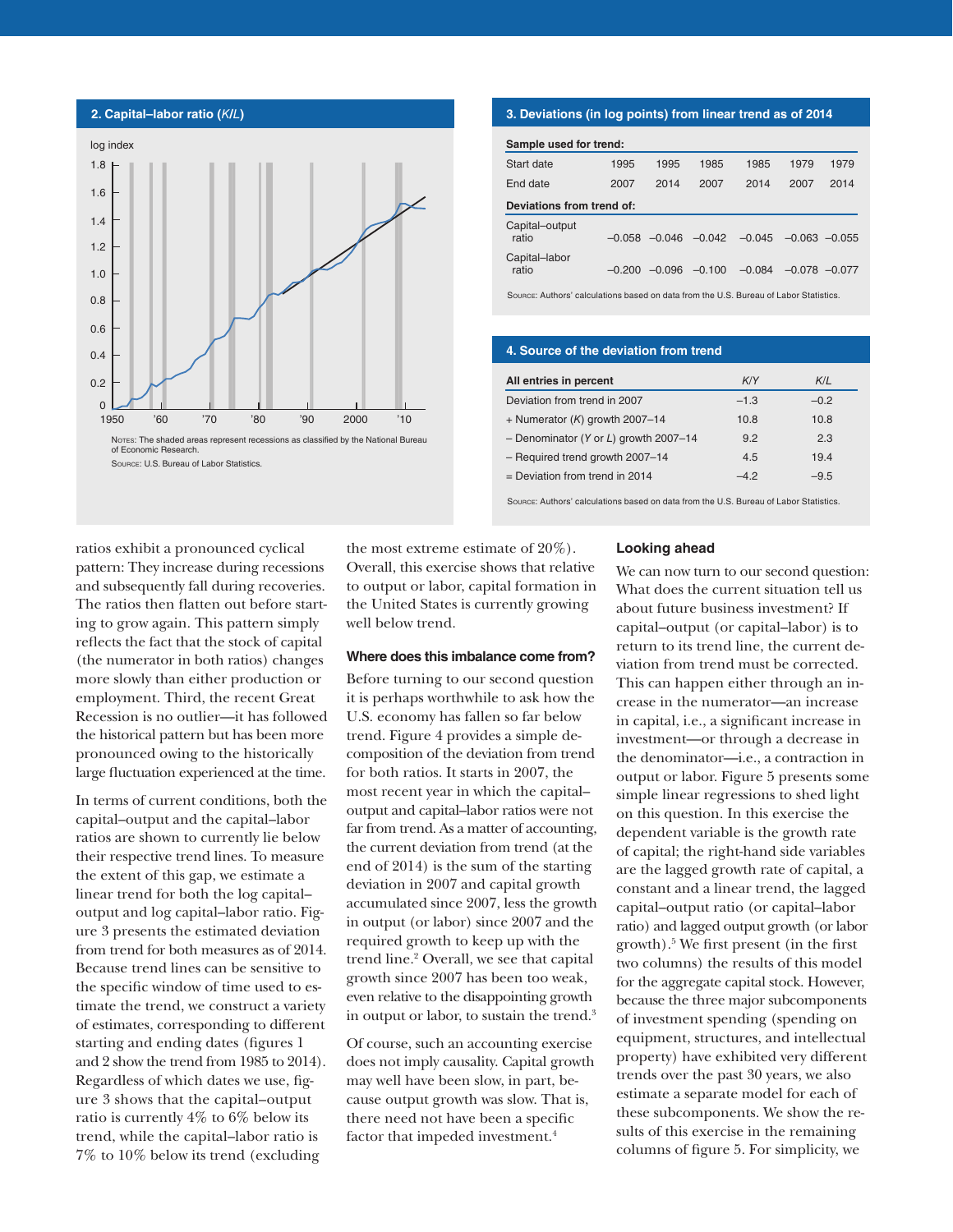### **5. Dynamics of adjustment of capital**

|                             | Aggregate capital |          | Equipment |          | <b>Structures</b> |           | Intellectual property |           |
|-----------------------------|-------------------|----------|-----------|----------|-------------------|-----------|-----------------------|-----------|
| Lagged capital-output ratio | $-0.07$           |          | $-0.15**$ |          | $-0.01$           |           | $-0.09**$             |           |
| Standard error              | (0.06)            |          | (0.05)    |          | (0.01)            |           | (0.04)                |           |
| Lagged capital-labor ratio  |                   | $-0.06*$ |           | $-0.08*$ |                   | $-0.02**$ |                       | $-0.08**$ |
| Standard error              |                   | (0.04)   |           | (0.04)   |                   | (0.01)    |                       | (0.03)    |
| $R^2$                       | 0.92              | 0.90     | 0.93      | 0.90     | 0.95              | 0.98      | 0.94                  | 0.94      |
| Start date                  | 1985              | 1985     | 1987      | 1987     | 1987              | 1987      | 1987                  | 1987      |
| End date                    | 2014              | 2014     | 2013      | 2013     | 2013              | 2013      | 2013                  | 2013      |

Nores: Asterisks indicate statistical significance at 1% (\*\*\*), 5% (\*\*), or 10% (\*\*\*) level, measured using ordinary least squares standard errors. See text for variables and specification. Source: Authors' calculations based on data from the U.S. Bureau of Labor Statistics.

only report the coefficient on the lagged capital–output or capital–labor ratio.

The key message from the figure is that future capital growth tends to be high, when the current capital–output (or capital–labor) ratio is low. Most of these results are statistically significant at conventional levels, especially when we estimate the model separately for each component of capital. (On the other hand, in results not shown here, we find no statistically significant effect of lagged capital–output or capital–labor ratio on future output or labor growth; even the sign of the slope coefficient is not uniform across regressions.) Overall, we expect that the deviation from trend of the capital ratios will be corrected mostly through adjustment in capital.

Most economists, however, focus on investment rather than capital growth. This leads us to conduct a final simple exercise to quantify how much the current value of the capital–output or capital–labor ratio affects the outlook for investment. We compare two simple forecasts for the investment–capital ratio: The first comes from a model that uses only the lagged investment– capital ratio, lagged output growth, and a deterministic trend. The second comes from a model that has the same variables, plus the capital–output (or capital–labor) ratio. This second model turns out to predict growth in investment spending of an additional 1.3% to 1.6%. Breaking it down into its major components suggests that most of the additional expected growth comes from equipment

and intellectual property, while structures lead to lower expected growth because the current capital stock remains above the estimated trend. This last finding is consistent with the idea of an "overhang" (i.e., a residual of past overinvestment) in commercial real estate.

# **Conclusion**

Overall we find that capital currently is below its longer-term trend in relation to both output and labor. If historical patterns hold, this suggests some additional growth of investment going forward, of perhaps a little over 1 percentage point per year while the current imbalance lasts. However, this relationship is statistically fragile, owing in part to the relative sparsity of data. There are two additional concerns. First, the trend of capital accumulation may be unstable. In particular, a persistent decline in productivity growth could lead to lower desired capital accumulation and could make the current level of capital sufficient. Second, recent investment may have been underestimated.<sup>6</sup> In that case, the current capital ratios would be underestimated and our analysis would overestimate the extent of their deviation from trend.

There are also some differences in the depreciation rates used. The two measures have been diverging since 1980, likely reflecting that high-tech equipment has high depreciation, and hence high rental rates, but quickly declining resale values. As a measure of output, we use nonfarm business sector output; for labor, we use a quality-adjusted index produced by the BLS.

- <sup>2</sup> For this calculation, we use the trend estimated from 1985 to 2014.
- By comparison, over the previous seven years, 2000 through 2007, capital growth was 25.4%, output growth 21.5%, and labor growth 3.8%.

Charles L. Evans, *President*; Daniel G. Sullivan, *Executive Vice President and Director of Research*; David Marshall, *Senior Vice President and Associate Director of Research*; Spencer Krane, *Senior Vice President and Senior Research Advisor*; Daniel Aaronson, *Vice President, microeconomic policy research*; Jonas D. M. Fisher, *Vice President, macroeconomic policy research*; Anna L. Paulson, *Vice President, finance team*; William A. Testa, *Vice President, regional programs, and Economics Editor*; Helen Koshy and Han Y. Choi, *Editors*; Julia Baker, *Production Editor*; Sheila A. Mangler, *Editorial Assistant*.

*Chicago Fed Letter* is published by the Economic Research Department of the Federal Reserve Bank of Chicago. The views expressed are the authors' and do not necessarily reflect the views of the Federal Reserve Bank of Chicago or the Federal Reserve System.

© 2015 Federal Reserve Bank of Chicago *Chicago Fed Letter* articles may be reproduced in whole or in part, provided the articles are not reproduced or distributed for commercial gain and provided the source is appropriately credited. Prior written permission must be obtained for any other reproduction, distribution, republication, or creation of derivative works of *Chicago Fed Letter* articles. To request permission, please contact Helen Koshy, senior editor, at 312-322-5830 or email Helen.Koshy@chi.frb.org. *Chicago Fed Letter*  and other Bank publications are available at https://www.chicagofed.org.

ISSN 0895-0164

<sup>&</sup>lt;sup>1</sup> The capital index produced by the BLS differs from the one produced by the U.S. Bureau of Economic Analysis (BEA) in the fixed-assets tables. The BLS index is a better measure of aggregate capital as an input in production because it aggregates capital stocks using estimated rental prices. The BEA aggregates using resale prices instead, resulting in a better measure of wealth.